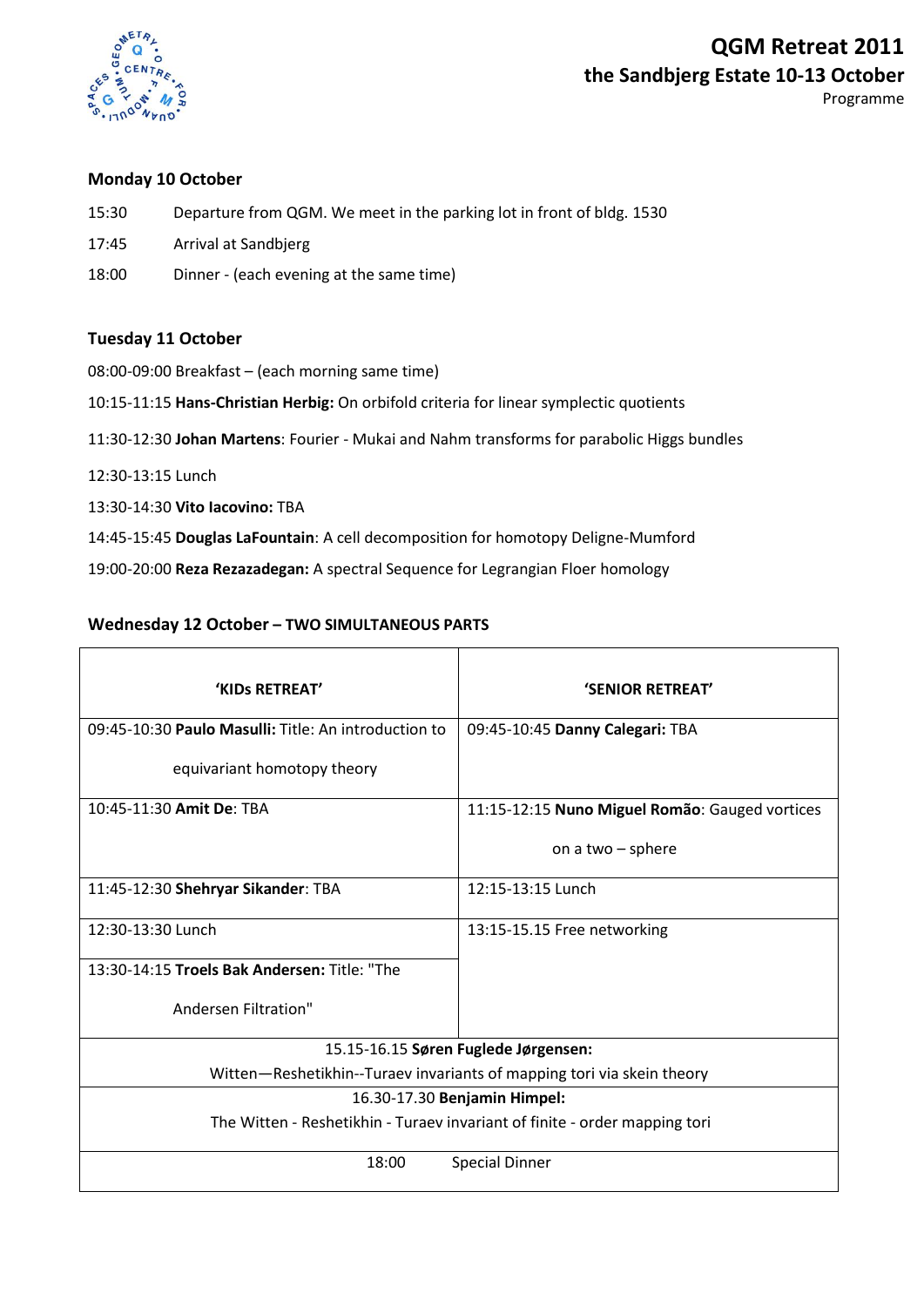

**Thursday 13 October**

10:15-11:15 **Brendan Mclellan:** TBA 11:30-12:30 **Hiro Tanaka:** An Idea for New link invariants 12:30-13:15 Lunch 13:30-14:30 **Gregor Masbaum:** Irreducible factors of modular representations of mapping class groups arising in Integral TQFT 14.45-15:45 **Mario Garcia Fernandez**: Limits of balances metrics on vector bundles and polarised manifolds 16:00 *- Departure -*

## *Book of Abstracts (in order of programme appearance):*

#### **Hans-Christian Herbig**:

Title: On orbifold criteria for linear symplectic quotients.

We give examples of unitary torus representations whose symplectic quotient cannot be regularly symplectomorphic to a linear quotient of a finite group and whose GIT quotient is smooth. The notion of a regular symplectomorphism will be introduced in the talk.

#### **Johan Martens:**

Title: Fourier - Mukai and Nahm transforms for parabolic Higgs bundles.

I will introduce the Nahm and Fourier-Mukai transforms and give an overview of various results related to them. I will then describe joint work with Marcos Jardim on extending the Fourier-Mukai to parabolic Higgs bundles over a Riemann surface with marked points.

**Vito Iacovino:** Title:

Abstract:

#### **Douglas LaFountain:**

Title: A cell decomposition for homotopy Deligne-Mumford.

In this talk we introduce and investigate a new bordification of decorated Teichmuller space, namely the space of filtered screens. In particular, we show that after an appropriate quotient of the space of filtered screens, we obtain a space (and accompanying cell decomposition) which is homotopy equivalent to the Deligne-Mumford compactification of Riemann's moduli space. This work is joint with Bob Penner.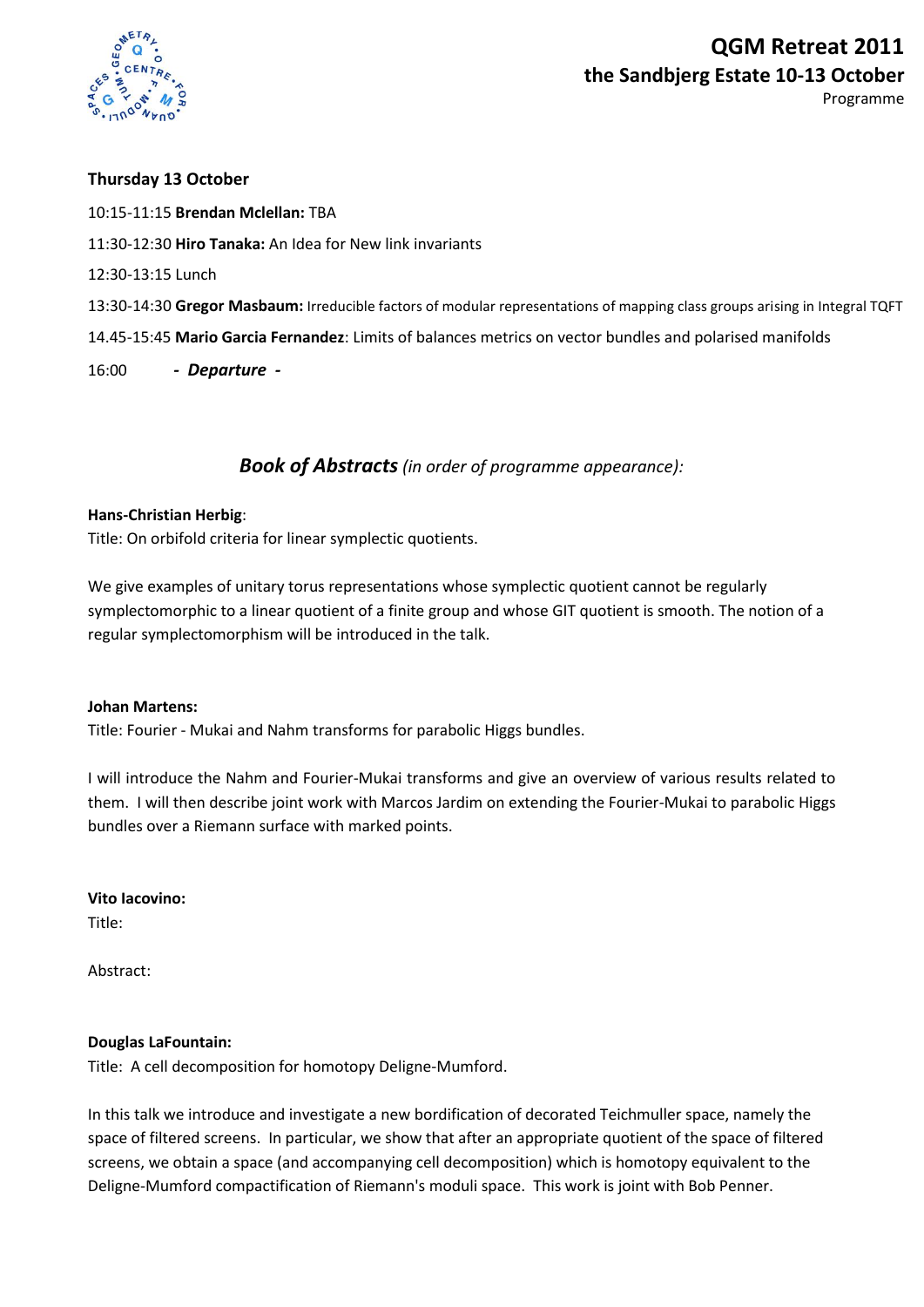

**Reza Rezazadegan:**

Title: A spectral Sequence for Legrangian Floer homology.

(Fibered) Dehn twists are an important class of symplectomorphisms of a symplectic manifold M which are given for each Lagrangian sphere in M (or more generally a spheric coisotropic submanifold). Such Dehn twists are used to obtain representations of the braid group or MCG by symplectomorphisms. In this talk I outline the construction of a spectral sequence which converges to the Floer homology of a composition of multiple fibered Dehn twists.

**Danny Calegari (Caltech):** (Senior retreat) Title: Ziggurats and rotation numbers

I will discuss new rigidity and rationality phenomena (related to the phenomenon of Arnold tongues) in the theory of nonabelian group actions on the circle. I will introduce tools that can translate questions about the existence of actions with prescribed dynamics, into finite combinatorial questions that can be answered effectively. There are connections with the theory of diophantine approximation, and with the bounded cohomology of free groups. A special case of this theory gives a very short new proof of Naimi's theorem (i.e. the conjecture of Jankins-Neumann) which was the last step in the classification of taut foliations of Seifert fibered spaces. This is joint work with Alden Walker.

**Nuno Romao (MPI, Bonn):** (Senior retreat) Title**:** Gauged vortices on a 2 – sphere

I shall discuss three sorts of localisation phenomena arising in the study of L^2 geometry on the moduli space of k U(1)-vortices on a round 2-sphere, which is CP^k equipped with a 1-parameter family of SO(3)invariant Kaehler structures. I will also explain how one can make use of localisation to compare these Kaehler structures with the Fubini-Study structure on CP^k (joint work with I. Mundet i Riera).

#### **Søren Fuglede Jørgensen:**

Title: Witten—Reshetikhin--Turaev invariants of mapping tori via skein theory

In the Reshetikhin--Turaev TQFT, one obtains a family of invariants of all closed 3-manifolds. For the family of 3-manifolds consisting of mapping tori over closed surfaces, the invariants arise as characters of the socalled quantum representations of surface mapping class groups. Usually at QGM, these representations come up naturally in the framework of geometric quantization, but in fact they admit a completely elementary construction in terms of skein theory. In the talk, this construction will be explained in detail, and we discuss some of the properties of the resulting representations. Particular attention will be given to the associated mapping torus invariants, and time permitting we will discuss how the invariants fit into the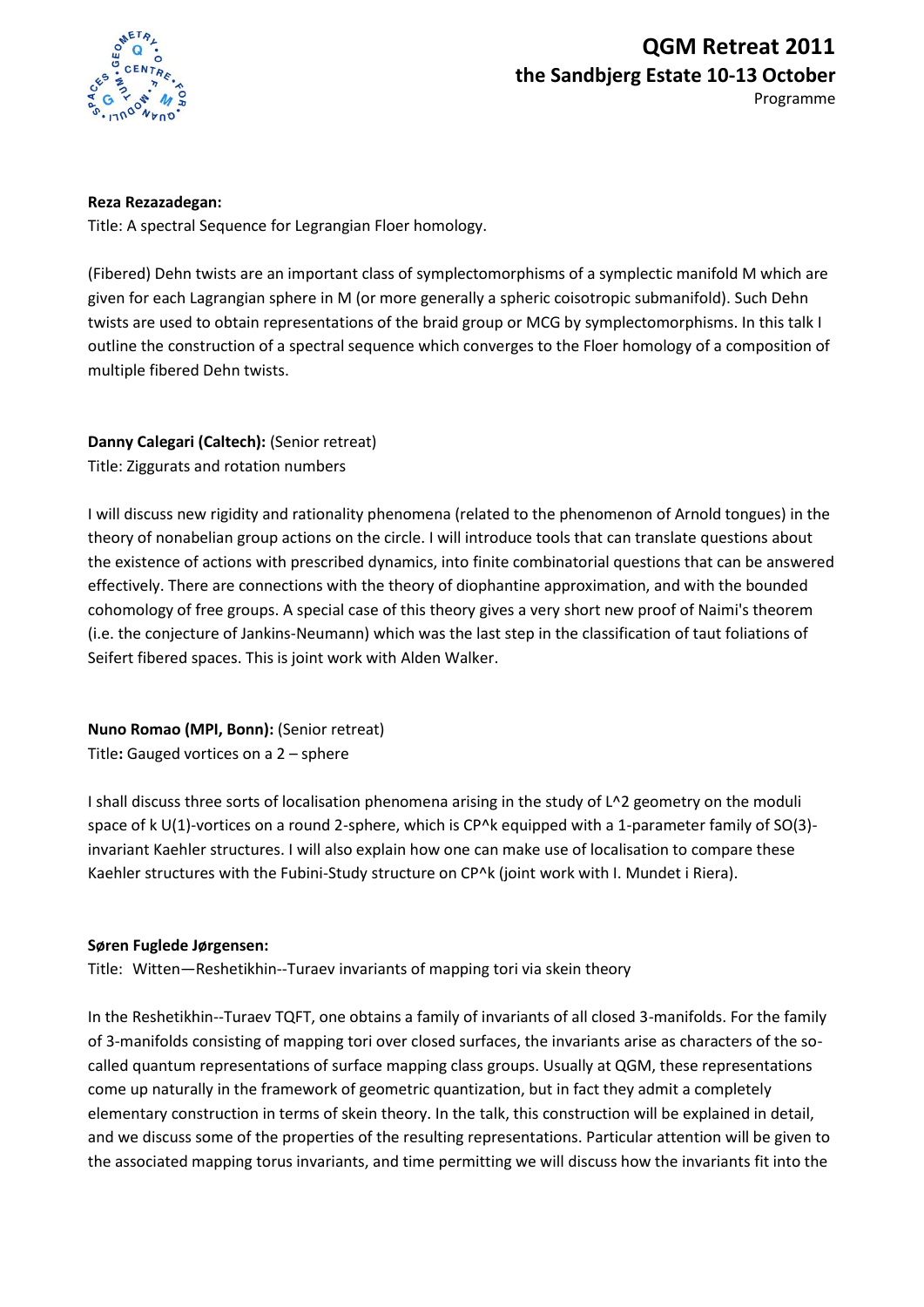

asymptotic expansion of Witten's Chern--Simons path integral in some special cases. This is joint work with Jørgen Ellegaard Andersen

#### **Benjamin Himpel:**

Title: The Witten-Reshetikhin-Turaev invariant of finite-order mapping tori. Witten's influential invariants for links in 3-manifolds given in terms of a non-rigorous Feynman path integral have been rigorously defined first by Reshetikhin and Turaev. Their combinatorial definition based on the axioms of topological quantum field theory is expected to have an asymptotic expansion in view of the perturbation theory of Witten's path integral with leading order term (the semiclassical approximation) given by formally applying the method of stationary phase. Furthermore, the terms in this asymptotic expansion are expected to be well-known classical invariants like the Chern-Simons invariant, spectral flow, the Rho invariant and Reidemeister torsion. For mapping tori, the Witten Reshetikhin-Turaev invariants can also be defined as the characters of representations of central extensions of the mapping class group, constructed using the machinery of geometric Kähler quantization applied to the moduli space of flat connections on a surface. I will present recent results on the expansion for finite order mapping tori, whose leading order terms we identified with classical topological invariants. Joint with Jørgen Ellegaard Andersen.

**Paolo Masulli**: (Kids retreat)

Title: An introduction to equivariant homotopy theory

Abstract: Equivariant homotopy theory deals with topological spaces that are endowed with the action of a group: the usual notions from homotopy theory, such as homotopy groups and CW-complexes, translate and generalise to this context. To define these concepts, one can consider equivariant spheres associated to group representations. Such spheres have a group action induced by the representation, and can be used to define equivariant homotopy groups and (co)homology theories. In the talk I will give an introduction to these topics and present some classical results in the subject.

**Amit De:** (Kids retreat) Title:

Abstract:

**Shehryar Sikander:** (Kids retreat) Title:

Abstract: